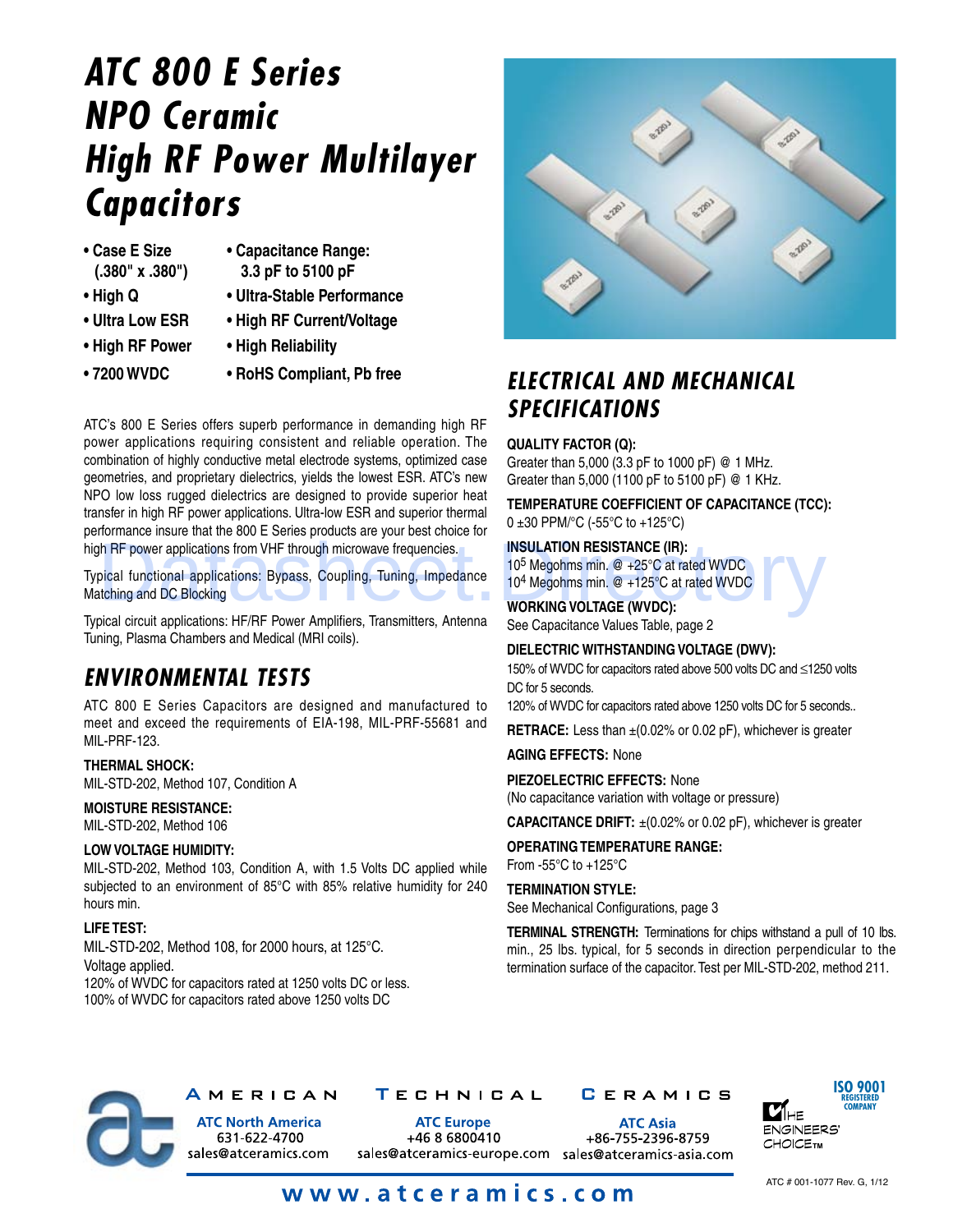## *ATC 800 E Capacitance Values*

| CAP.<br><b>CODE</b> | CAP.<br>(pF) | TOL.       | <b>RATED WVDC</b> | CAP.<br><b>CODE</b> | CAP.<br>(pF) | TOL.       | <b>RATED WVDC</b> | CAP.<br><b>CODE</b> | CAP.<br>(pF) | TOL.       | <b>RATED WVDC</b> |
|---------------------|--------------|------------|-------------------|---------------------|--------------|------------|-------------------|---------------------|--------------|------------|-------------------|
| 3R3                 | 3.3          |            |                   | 360                 | 36           |            |                   | 391                 | 390          |            |                   |
| 3R6                 | 3.6          |            |                   | 390                 | 39           |            |                   | 431                 | 430          |            |                   |
| 3R9                 | 3.9          |            |                   | 430                 | 43           |            |                   | 471                 | 470          |            | 2500              |
| 4R3                 | 4.3          |            |                   | 470                 | 47           |            |                   | 511                 | 510          |            |                   |
| 4R7                 | 4.7          |            |                   | 510                 | 51           |            |                   | 561                 | 560          |            |                   |
| 5R1                 | 5.1          | B, C, D    |                   | 560                 | 56           |            | 7200              | 621                 | 620          |            |                   |
| 5R6                 | $5.6\,$      |            |                   | 620                 | 62           |            |                   | 681                 | 680          |            |                   |
| 6R2                 | 6.2          |            |                   | 680                 | 68           |            |                   | 751                 | 750          |            |                   |
| 6R8                 | $6.8\,$      |            |                   | 750                 | 75           |            |                   | 821                 | 820          |            |                   |
| 7R <sub>5</sub>     | 7.5          |            |                   | 820                 | 82           |            |                   | 911                 | 910          | F, G, J, K |                   |
| 8R2                 | 8.2          |            |                   | 910                 | 91           |            |                   | 102                 | 1000         |            |                   |
| 9R1                 | 9.1          |            |                   | 101                 | 100          |            |                   | 112                 | 1100         |            |                   |
| 100                 | 10           |            | 7200              | 111                 | 110          | F, G, J, K |                   | 122                 | 1200         |            | 1500              |
| 110                 | 11           |            |                   | 121                 | 120          |            |                   | 132                 | 1300         |            |                   |
| 120                 | 12           |            |                   | 131                 | 130          |            |                   | 152                 | 1500         |            |                   |
| 130                 | 13           |            |                   | 151                 | 150          |            | 3600              | 162                 | 1600         |            |                   |
| 150                 | 15           |            |                   | 161                 | 160          |            |                   | 182                 | 1800         |            |                   |
| 160                 | 16           |            |                   | 181                 | 180          |            |                   | 202                 | 2000         |            |                   |
| 180                 | 18           | F, G, J, K |                   | 201                 | 200          |            |                   | 222                 | 2200         |            |                   |
| 200                 | 20           |            |                   | 221                 | 220          |            |                   | 242                 | 2400         |            |                   |
| 220                 | 22           |            |                   | 241                 | 240          |            |                   | 272                 | 2700         |            |                   |
| 240                 | 24           |            |                   | 271                 | 270          |            |                   | 302                 | 3000         |            |                   |
| 270                 | 27           |            |                   | 301                 | 300          |            | 2500              | 332                 | 3300         | G, J, K    | 1000              |
| 300                 | 30           |            |                   | 331                 | 330          |            |                   | 392                 | 3900         |            |                   |
| 330                 | 33           |            |                   | 361                 | 360          |            |                   | 472                 | 4700         |            |                   |
|                     |              |            |                   |                     |              |            |                   | 512                 | 5100         |            |                   |

#### **Capacitance Tolerance** Code **B C D F G J K**  $\pm 0.1$  pF  $\pm 0.25$  pF  $\pm 0.5$  pF  $\pm 1\%$   $\pm 2\%$



**ATC North America ATC Europe ATC Europe ATC Asia ATC Asia ATC Asia ATC Association ATC Asia ATC Asia 631-622-4700** • sales@atceramics.com **ATC ASIA 6830410** • sales@atceramics-europe.com **86-755-2396-8** +46 8 6830410 · sales@atceramics-europe.com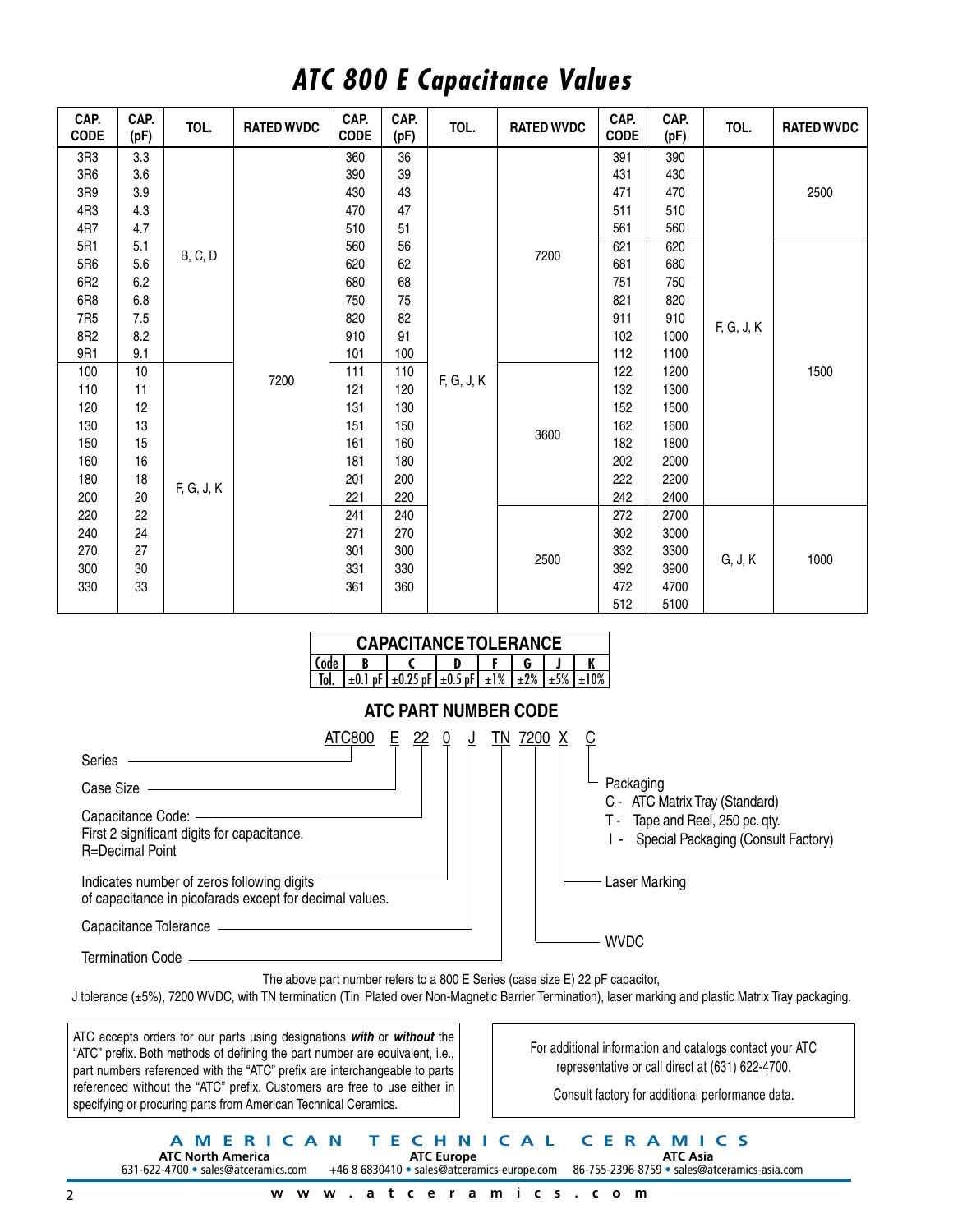# *ATC 800 E Capacitors: Mechanical Configurations*

| ATC<br><b>SERIES</b><br>& CASE | <b>ATC</b><br>TERM. | <b>CASE SIZE</b><br>& TYPECASE SIZE | <b>OUTLINES</b>                                                                                                                                                                     |                                                      | <b>BODY DIMENSIONS</b><br>INCHES (mm)            |                         |                       | <b>LEAD AND TERMINATION</b><br>DIMENSIONS AND MATERIALS                                                                   |
|--------------------------------|---------------------|-------------------------------------|-------------------------------------------------------------------------------------------------------------------------------------------------------------------------------------|------------------------------------------------------|--------------------------------------------------|-------------------------|-----------------------|---------------------------------------------------------------------------------------------------------------------------|
| <b>SIZE</b>                    | <b>CODE</b>         | & TYPE                              | W/T IS A<br><b>TERMINATION SURFACE</b>                                                                                                                                              | LENGTH<br>(L)                                        | <b>WIDTH</b><br>(W)                              | <b>THICKNESS</b><br>(T) | <b>OVERLAP</b><br>(Y) | <b>MATERIALS</b>                                                                                                          |
| 800 E                          | т                   | Solderable Nickel<br>Barrier        | $Y \rightarrow    \leftarrow$<br>W<br><b>E</b> ↑ → T E<br>$\rightarrow$                                                                                                             | .380<br>$+.015-.010$<br>(9.65)<br>$+0.38$<br>$-0.25$ |                                                  |                         | .040 (1.02)<br>max.   | <b>RoHS Compliant</b><br>Tin Plated over<br><b>Nickel Barrier Termination</b>                                             |
| 800 E                          | <b>MS</b>           | Е<br>Microstrip                     | т,<br>→ Ī←<br>$\rightarrow$<br>$L_L$ $\leftarrow$<br>$\mathsf{w}_{\mathsf{L}}$<br>W<br>∓<br>τ;<br>$T$ $\leftarrow$<br>∣←<br>$\rightarrow$                                           | .380<br>$+.035-.010$                                 | .380<br>$+.015-.010$<br>(9.65)<br>$+0.38 - 0.25$ | .190(4.83)<br>max.      | $N/A$ .               | <b>High Purity</b><br><b>Silver Leads</b><br>$L_1$ = .750 (19.05) min.<br>$W_{\parallel} = .350 \pm .010$                 |
| 800 E                          | <b>AR</b>           | E<br>Axial Ribbon                   | TL<br>$\begin{array}{c c c c} \hline \textbf{L} & \textbf{L} & \textbf{L} & \textbf{L} \\ \hline \end{array}$<br>→∥←<br>$W_L$<br>w<br>$\overline{\textbf{f}}$<br>τ,<br>$\leftarrow$ | (9.65)<br>$+0.89$<br>$-0.25$                         |                                                  |                         |                       | $(8.89 \pm 0.25)$<br>$T_1$ = .010 ±.005<br>$(0.25 \pm 0.13)$<br>Leads are Attached with<br><b>High Temperature Solder</b> |

### *ATC 800 E Non-Magnetic Capacitors: Mechanical Configurations*

| ATC<br><b>SERIES</b>  | ATC                  | <b>CASE SIZE</b>              | <b>OUTLINES</b>                                                                                                                                    |                                                        | <b>BODY DIMENSIONS</b><br>INCHES (mm)            |                         |                       | <b>LEAD AND TERMINATION</b><br><b>DIMENSIONS AND MATERIALS</b>                                                      |
|-----------------------|----------------------|-------------------------------|----------------------------------------------------------------------------------------------------------------------------------------------------|--------------------------------------------------------|--------------------------------------------------|-------------------------|-----------------------|---------------------------------------------------------------------------------------------------------------------|
| & CASE<br><b>SIZE</b> | TERM.<br><b>CODE</b> | & TYPE                        | W/T IS A<br><b>TERMINATION SURFACE</b>                                                                                                             | <b>LENGTH</b><br>(L)                                   | <b>WIDTH</b><br>(W)                              | <b>THICKNESS</b><br>(T) | <b>OVERLAP</b><br>(Y) | <b>MATERIALS</b>                                                                                                    |
| 800 E                 | <b>TN</b>            | Non-Mag<br>Solderable Barrier | Y→∥←<br>W<br><b>ETETE</b>                                                                                                                          | .380<br>$+.015-.010$<br>(9.65)<br>$+0.38$<br>$-0.25$ ) |                                                  |                         | .040 (1.02)<br>max.   | <b>RoHS Compliant</b><br>Tin Plated over<br>Non-Magnetic<br><b>Barrier Termination</b>                              |
| 800 E                 | <b>MN</b>            | Е<br>Non-Mag Microstrip       | TL<br>$+  +$<br>$\rightarrow$<br>և  ←<br>$W_L$<br>W<br>$\overline{\phantom{a}}$<br>τj<br>$\left  \right $<br>$T$ $\leftarrow$<br>$\mathsf{L}$<br>⇥ | .380<br>$+.035-.010$                                   | .380<br>$+.015-.010$<br>(9.65)<br>$+0.38 - 0.25$ | .190(4.83)<br>max.      |                       | <b>High Purity</b><br>Silver Leads<br>$L_{L}$ = .750 (19.05) min.<br>$W_1 = .350 \pm .010$                          |
| 800 E                 | AN                   | E<br>Non-Mag<br>Axial Ribbon  | Tŗ.<br>$\rightarrow \mid L_{L}\mid \leftarrow$<br>→∥←<br>W <sub>1</sub><br>W<br>$\ddot{\bullet}$<br>τ<br>$T$ $\sim$<br>∣←<br>L<br>→                | (9.65)<br>$+0.89$<br>$-0.25$ )                         |                                                  |                         | N/A.                  | $(8.89 \pm 0.25)$<br>$T_1$ = .010 ±.005<br>$(0.25 \pm 0.13)$<br>Leads are Attached with<br>High Temperature Solder. |

Custom lead styles and lengths are available; consult factory. All leads are high purity silver attached with high temperature solder and are **RoHS** compliant.

**A M E R I C A N T E C H N I C A L C E R A M I C S ATC North America**<br>**631-622-4700 • sales@atceramics.com** 

631-622-4700 • sales@atceramics.com +46 8 6830410 • sales@atceramics-europe.com 86-755-2396-8759 • sales@atceramics-asia.com